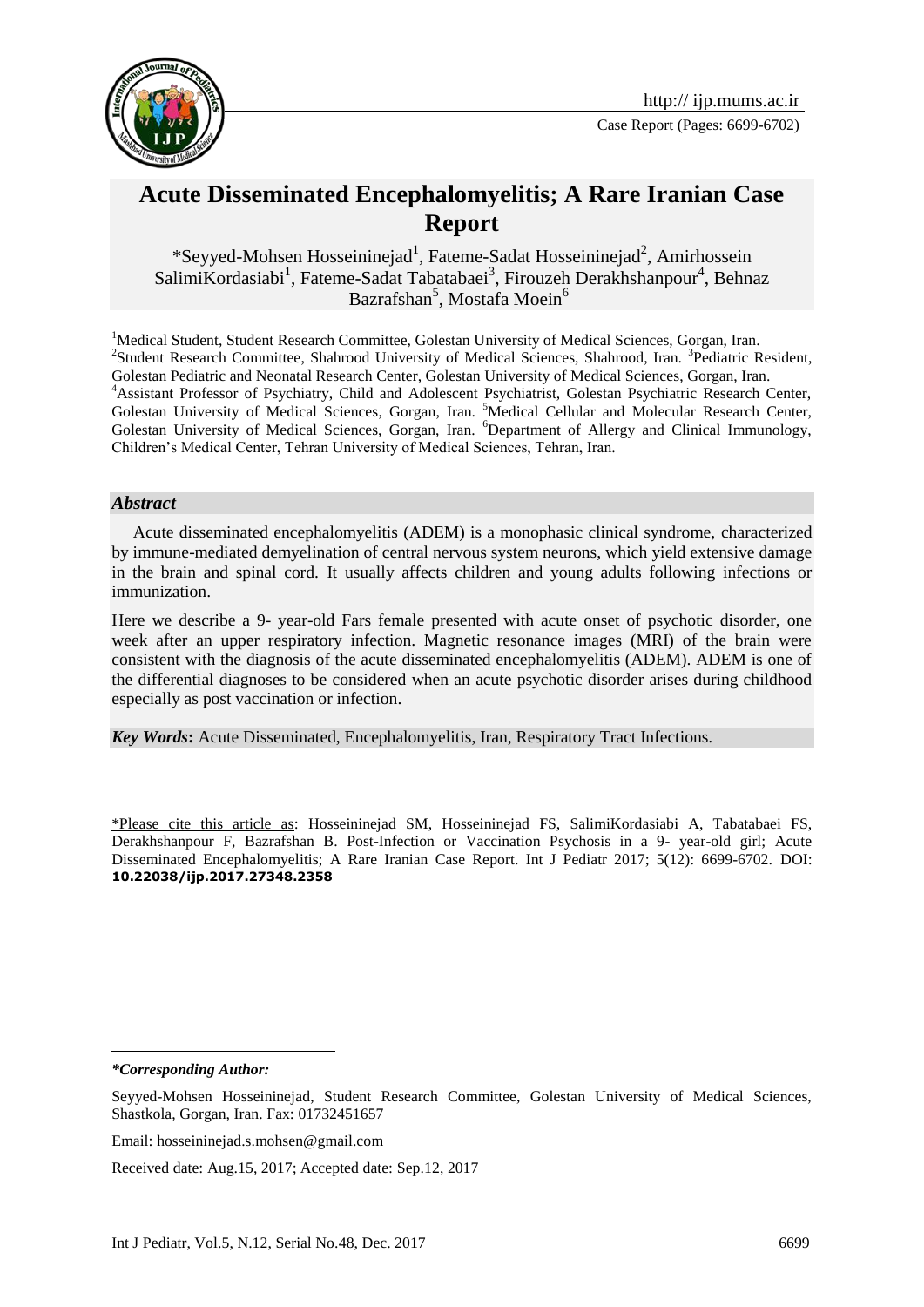#### **1- INTRODUCTION**

 Acute disseminated encephalomyelitis (ADEM) is an acute demyelinating disorder of the central nervous system (CNS) which primarily affects the white matter of the brain and spinal cord. ADEM almost involves children with the incidence rate of 0.4/100,000 yearly in patients younger than 20 years-old. The peak incidence of ADEM is among 5 to 8 of age. Male to female ratio is the same (1-3, 4). The etiology of ADEM is unknown; however the illness is often precipitated by an infection, less often by vaccination. ADEM is characterized by acute multifocal CNS deficit, including encephalopathy with the peak dysfunction occurring in 2-4 days.

The diagnosis is based on the acute onset of neurologic signs and symptoms besides MRI evidence of multifocal, hyperintense lesions on fluid-attenuated inversion recovery (FLAIR) and T2-weighted images (5- 7). The differential diagnoses of ADEM consist of first episode of multiple sclerosis, macrophage activation syndrome and vasculitis of the CNS (8). Empirical treatment with high-dose steroids or immunoglobulins is often helpful. The prognosis of ADEM is usually favorable (7).

# **2- CASE REPORT**

 A 9- year-old Fars female was admitted to our academic psychiatric clinic of Golestan Medical University of Medical Sciences, with a 7-day history of excessive and irrelevant speech. She also complained of people trying to attack her and her mood fluctuated rapidly. She refused to go to school and had become aggressive on minor provocations. Her sleep was disturbed, but appetite was normal. One week prior to showing these symptoms she had a mild upper respiratory infection; also her caretaker reported that one month ago,

she received her national protocol vaccination. She was born of third degree consanguineous marriage and her developmental milestones were unremarkable. She was studying in the fifth degree of elementary school and had a good acceptable academic performance. She was the youngest one in a four-sibling family. Her mother suffered a minor postpartum psychotic immediately after the second delivery, which subsided with treatment well. On our neurological examination, she was alert, conscious and oriented to time, place and person. Her speech was coherent. The child was not totally cooperative.

Although she answered questions relevantly, there was flight of ideas. The reaction time was shortened. Her mood reflected predominantly elevated and occasionally irritable. Definite grandiose delusions and auditory hallucinations were also noticed. No other cranial nerve involvement or focal neurological defect was detected. Deep tendon reflexes were normal and plantar reflex was bilaterally flexor. The rest of physical examinations were normal. Her past psychiatric and medical histories were also normal.

Routine blood laboratory investigations, liver function tests, CSF study and EEG were unremarkable. The MRI images of brain illustrated focal hyperintense areas of varying sizes in the bilateral centrum semiovale, fronto-parietal and occipital white matter of T2 and FLAIR sequences, which were hypointense in T1 sequences (**Figure** 1). Intravenous methylprednisolone (30mg/kg/day) was prescribed when admitted to the hospital for three days and then switched on to oral prednisolone for four weeks. Risperidone (0.5mg twice daily) was given to control her behavior. Her symptoms improved within three days and complete recovery achieved after three weeks of treatment.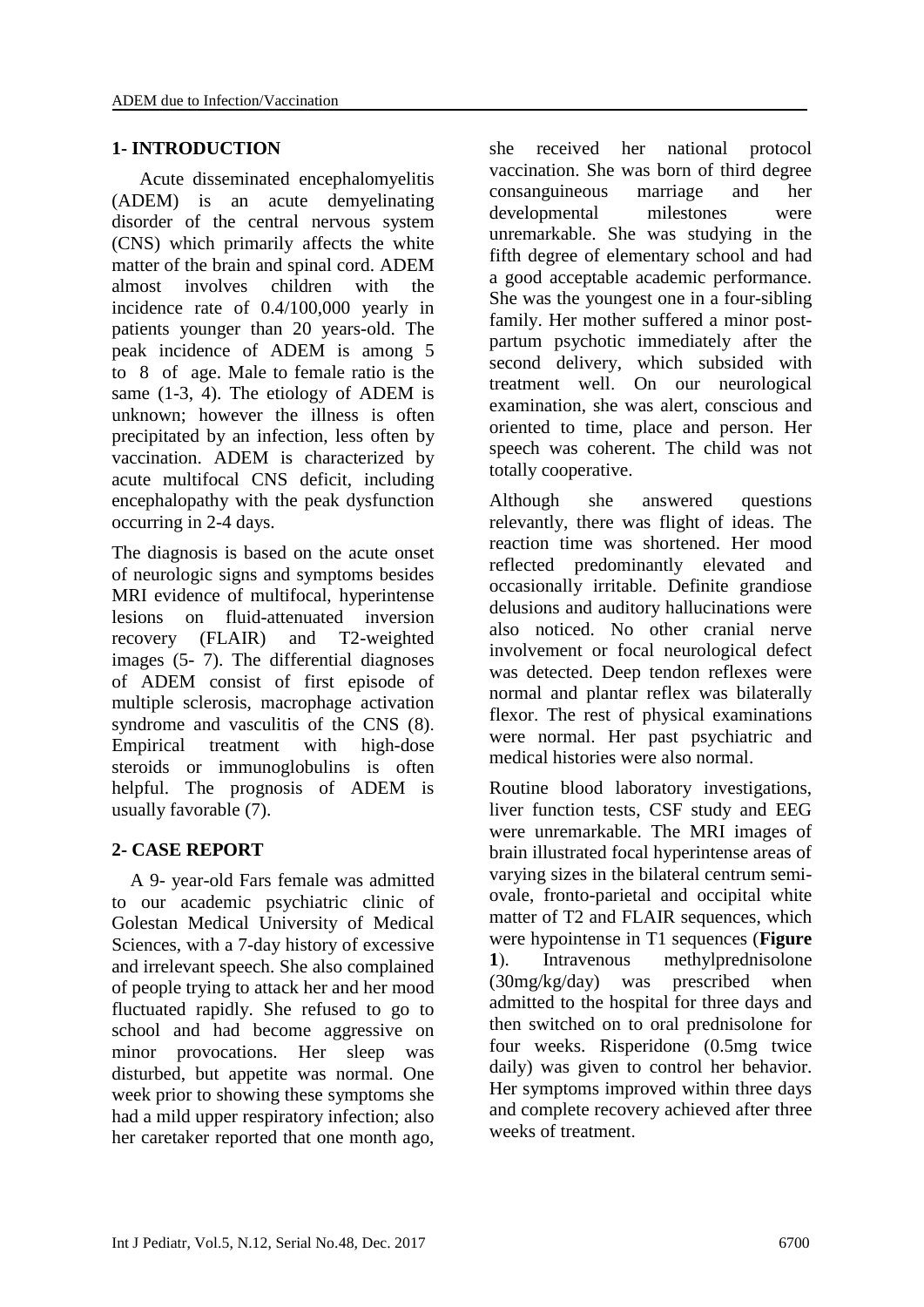

**Fig.1**: MRI Image, T2 axial section shows white matter hyperintensities.

# **3- DISCUSSION**

 The child showed pre-dominantly mood symptoms. Although she presented flight of ideas, the criteria for manic episode could not be satisfied in our case; the unstable clinical picture favored the diagnosis of acute and transient psychotic disorder. The MRI findings were consistent with the diagnostic for ADEM. Generally, psychosis is an uncommon presentation of ADEM. According to a Medline database search from 1965 to 1999, only nine patients who presented acute psychosis were identified (9). After 1999, few more cases of ADEM presenting with psychiatric manifestations have been reported  $(3, 7, 10, 11)$ . Seemingly, to the best of our knowledge, ADEM in children presenting as acute psychotic episode in a post infection/vaccination manner has not been reported so far in Iran. An acute encephalopathy with multifocal neurologic signs and deficits is usually the first clinical manifestation, but ADEM has a wide range of presenting features (12, 13). We described an atypical case of ADEM

which initially manifested as acute psychosis. A successful diagnosis of the underlying disease necessitates an intensive and rational diagnostic evaluation of the wide spectrum of possible etiologies of psychosis. This case report suggests a new possible association between ADEM and acute psychosis and psychiatric change, which should be considered in the managing patients with acute psychosis, especially in the presence of also unassertive neurologic or neuropsychiatric symptoms.

# **4-CONCLUSION**

 Onset of psychotic disorder during childhood seems to be very rare and organic causes should be ruled out in such cases first. ADEM is one probability which should be considered in such situations; MRI imaging could be useful for a precise and earlier diagnosis.

# **5- CONFLICT OF INTEREST**

The authors had not any financial or personal relationships with other people or